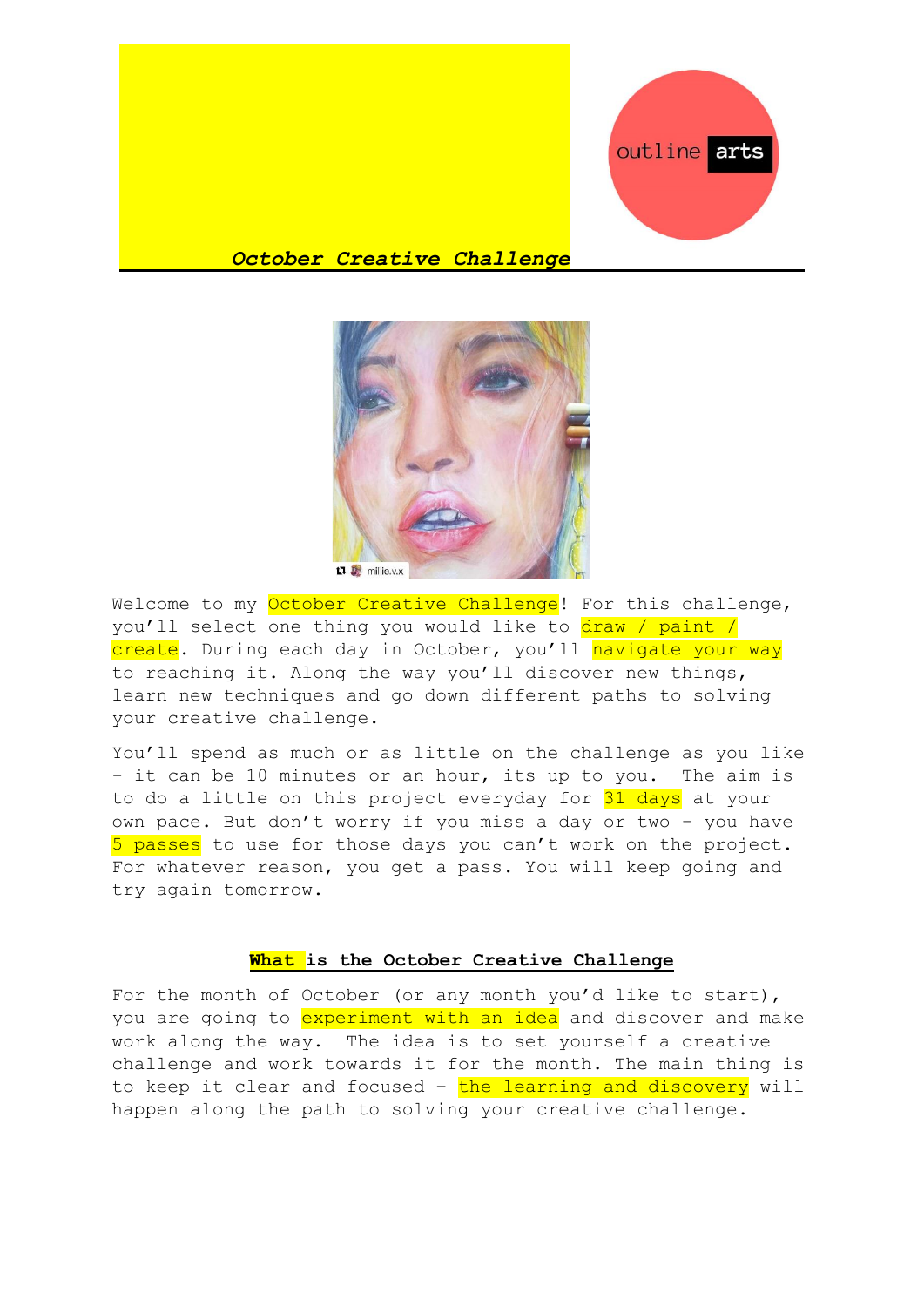### *Ideas could be:*

- Illustrate a postcard of your favourite place using watercolour
- Learn to draw / paint a self-portrait using gouache
- Create a tonal pencil drawing of a still life
- Create a collage of the interior of your bedroom
- Illustrate Halloween on your windows using posca pens
- Create a series of observational drawings of a person / place / objects.





#### **Why take part**

Being creative on a regular basis is the best way to develop your practical skills and creative thinking. By selecting a creative challenge, you make great discoveries to 'solving' the challenge along the way while you go down various paths of exploration. For example, if you wanted to draw a self portrait, you might spend 5-6 days learning how to draw eyes using different materials, tonal techniques, shapes etc and then lead onto other facial features and bring them together in drawing the whole face. Along the way you'll research and discover different techniques, books, websites, artists etc.

### **How to take part**

Step  $1$  – Select a creative challenge and decide on the first step. Write it down in one sentence.

 $Step 2$  – Create a Pinterest Board or folder for inspiration and photographs of your experiments and the different stages of your work.